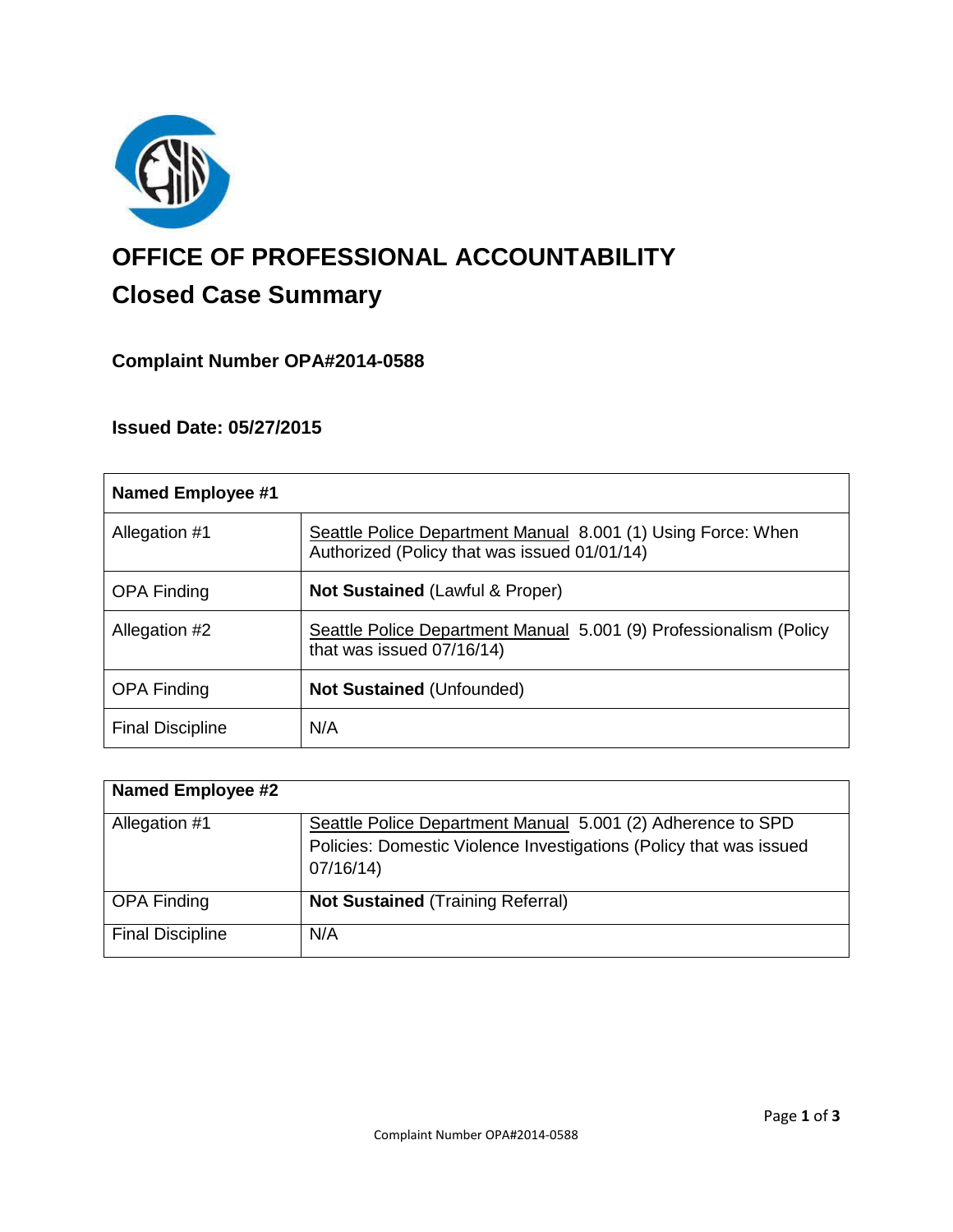## **INCIDENT SYNOPSIS**

Seattle Police Department officers were dispatched to a report of a domestic disturbance between the complainant and the subject. Once the officers arrived, the complainant became irate and attempted to get the officers to leave without investigating. Named employee #1 entered the home and contacted the subject. The subject, believing that the complainant was being arrested, attempted to get around named employee #1 to reach the complainant. Named employee #1 used force to prevent her from doing so. The complainant remained verbally abusive towards officers for the duration of the incident. Named employee #2 arrived, and after speaking to the subject, decided not to write a report.

## **COMPLAINT**

The complainant alleged that named employee #1 used unnecessary force when he grabbed the subject by her arms. Named employee #2 did not write a report as required by policy.

## **INVESTIGATION**

The OPA investigation included the following actions:

- 1. Review of the complaint email
- 2. Interview of the complainant
- 3. Interview of the subject
- 4. Review of the In-Car Video
- 5. Search for and review of all relevant records and other evidence
- 6. Interviews of SPD employees

## **ANALYSIS AND CONCLUSION**

An officer shall use only the force reasonable, necessary and proportionate to effectively bring an incident or person under control, while protecting the lives of the officer or others. The evidence suggested that the force employed by named employee #1 was brief and near the minimum necessary to keep the subject away from the agitated complainant. Named employee #1 remained calm and unreactive during the entire incident despite the abusive behavior of the complainant. After reviewing the evidence and given the situation, it would have been reasonable to conclude that some domestic disturbance had occurred. Regardless of the explanation of the complainant to named employee #2, named employee #2 should have documented the incident.